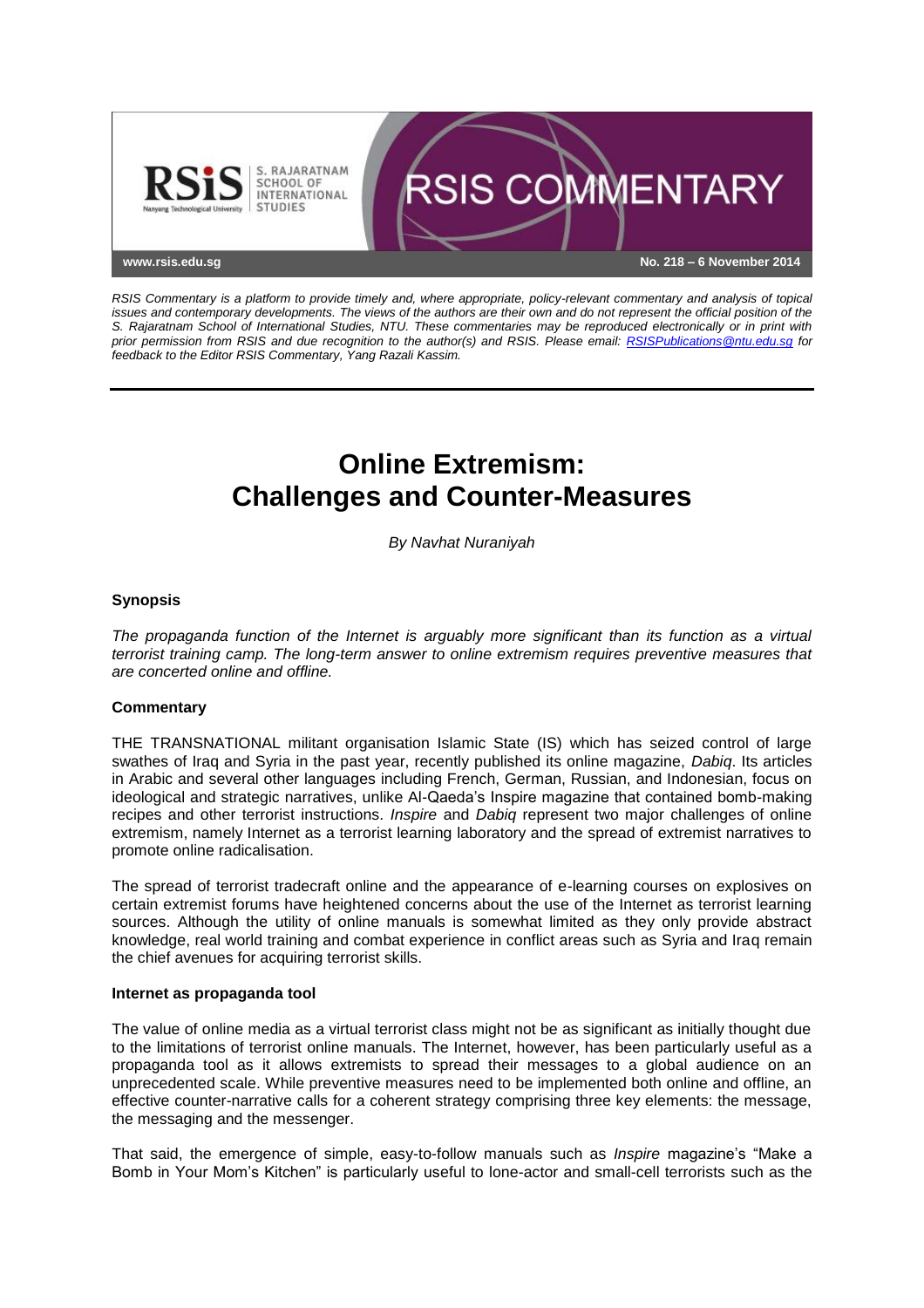Boston Marathon bombers. Such materials were also instrumental in the radicalisation of the bombers of Indonesia's Cirebon police mosque and a church in Solo, Central Java. Their radicalisation into violent behaviour was also largely driven by online terrorist tradecraft that are framed and justified within jihadist narratives. Knowing the limitation of online tradecraft, groups such as Al-Qaeda aim to use them not as replacement for real-world training, but to inspire lone-wolf terrorists and the culture of "solo terrorism".

### **Extremist narratives and online radicalisation**

The Internet is a convenient propaganda tool for extremists for the following reasons. First, online media ranging from video web to interactive forums and social media could cater to different kinds of personality and cultural background. IS propaganda, for instance, consists of varying mixtures of humanitarian and violent elements, depending on the targeted audience. Messages that stress the humanitarian element of the Syrian conflict appeared to be more successful when targeting Western audience as opposed to the Arab one that could relate more to the violence dimension.

Second, extremists have managed to establish resilient, multi-lingual online networks by combining various online and social media platforms. A certain Indonesian Twitter user who translates and retweets IS' Arabic and English tweets in Bahasa Indonesia has over 11,000 followers. These networks enable uninterrupted campaigns and constant reproduction of materials to a wider audience. Consequently removing online extremist materials would be a pointless exercise.

While many studies have been done on extremist narratives and how they are being propagated, the influence of such propaganda on the audience is often less understood. For example some people who consumed extremist materials online became radicalised but not others. The mechanism and tipping point for violent extremism could vary among different individuals.

In fact, individuals actively try to understand the information they receive, and the way they interpret extremist narratives is largely influenced by their context. For instance, the extremist master narrative that emphasises injustices on Muslims and the need for revenge might resonate more with someone who has personally experienced discrimination or had difficulties integrating within Western society. Therefore, it is instructive to understand the contextual factors and social milieu that could allow extremist narratives to find resonance.

#### **Counter-measures**

While the Internet posed new challenges to counter-terrorism, it could also provide some of the solutions. Available analytics tools such as big data and profiling techniques could help gather a large amount of data from social media and extremist online forums that are essential to support any theory on online radicalisation. Long-term solution to online extremism, however, requires more preventive measures through a concerted online and offline efforts. To this end, the role of civil society is indispensable given the significant influence of social context on individual radicalisation. Grassroots initiatives such as youth engagement programmes through sport and arts might be more effective to reach out to young people.

Ultimately, education is vital in preventing the spread of extremist ideology. The education system in many countries does not prioritise critical thinking skills. The role of educators, family and civil society organisations in promoting critical thinking is needed to encourage youth to question and challenge assumptions, especially in the current information age.

Finally, counter-narrative remains key in confronting online extremism. This could be improved through three elements: the message, messaging and messenger. The message promoted in counter-narratives should be positive and not just reactive, such as by promoting the ideology of peace. Counter-strategists could learn from extremist online campaigns to come up with creative messaging methods that appeal more to the audience.

A positive message and appealing campaign strategy would not work well without a credible messenger. Local religious and community leaders have a considerable role in this regard. To move forward, there is a need to bring out more terrorism victims' voices in order to show the harm inflicted by terrorists to the lives of common people.